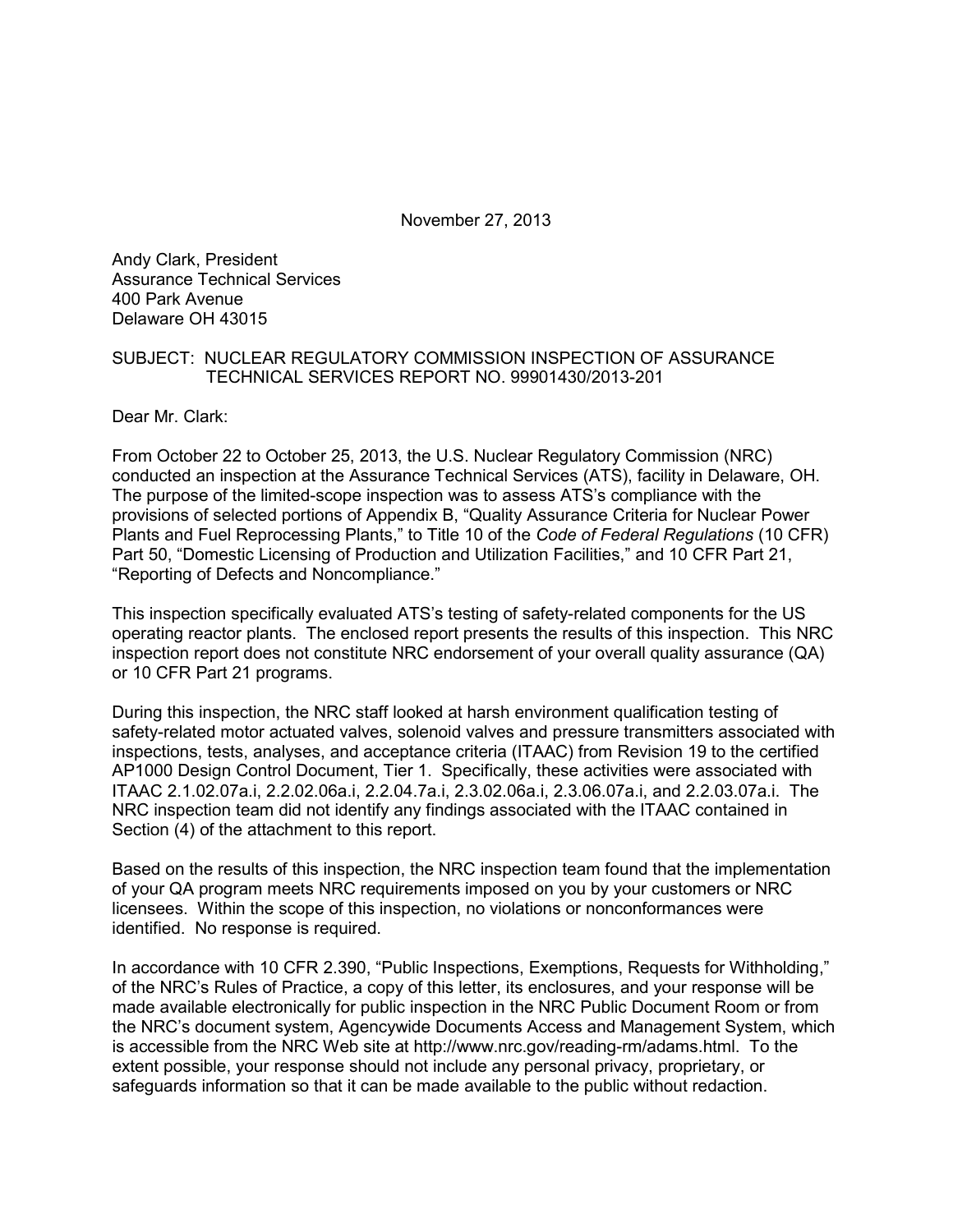A. Clark - 2 -

If personal privacy or proprietary information is necessary to provide an acceptable response, then please provide a bracketed copy of your response that identifies the information that should be protected and a redacted copy of your response that deletes such information. If you request that such material is withheld from public disclosure, you must specifically identify the portions of your response that you seek to have withheld and provide in detail the bases for your claim (e.g., explain why the disclosure of information will create an unwarranted invasion of personal privacy or provide the information required by 10 CFR 2.390(b) to support a request for withholding confidential commercial or financial information). If safeguards information is necessary to provide an acceptable response, please provide the level of protection described in 10 CFR 73.21, "Protection of Safeguards Information: Performance Requirements."

Sincerely,

# */RA/*

Richard A. Rasmussen, Chief Electrical Vendor Inspection Branch Division of Construction Inspection and Operational Programs Office of New Reactors

Docket No.: 99901430

Enclosures:

1. Inspection Report 99901430/2013-201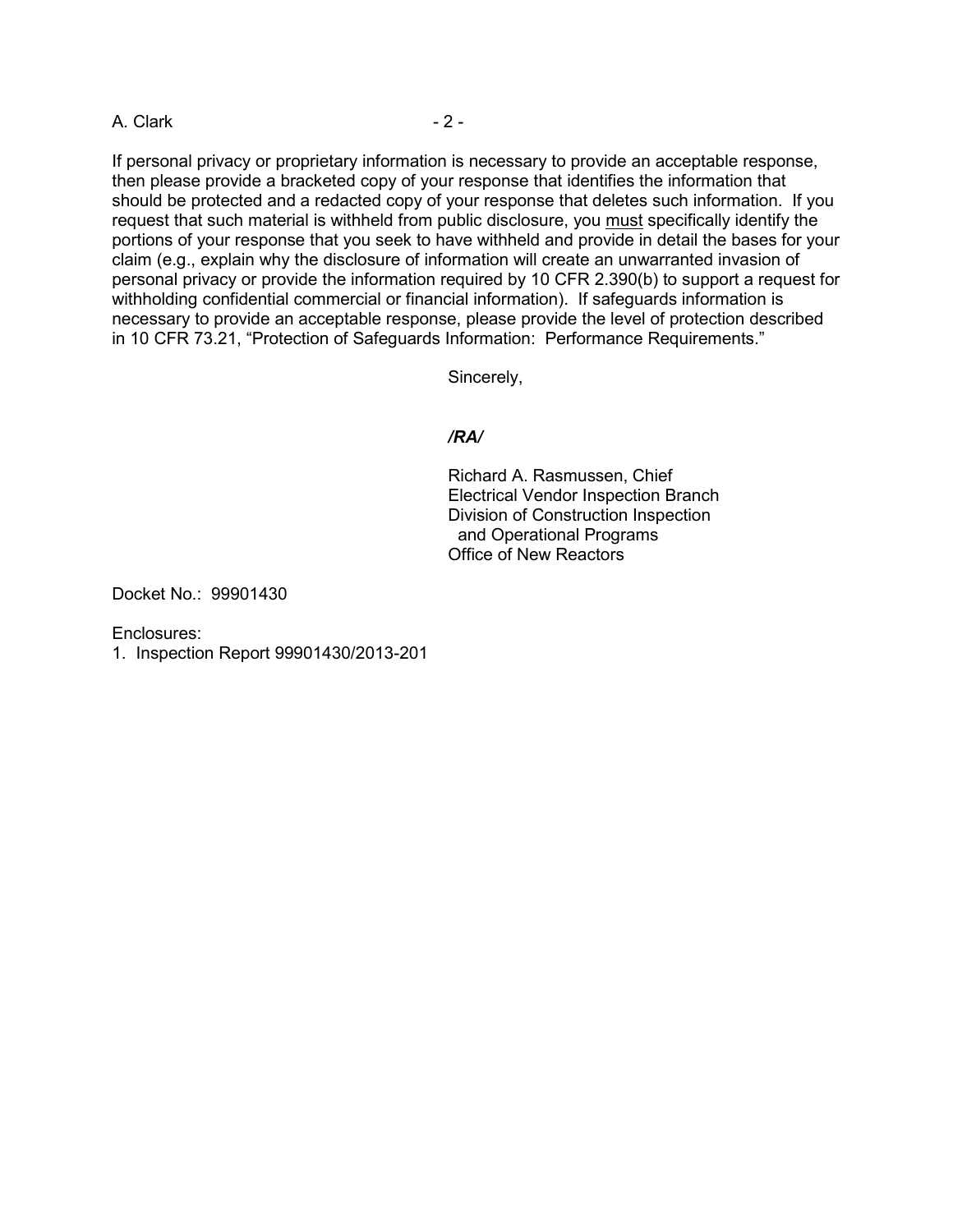A. Clark - 2 -

If personal privacy or proprietary information is necessary to provide an acceptable response, then please provide a bracketed copy of your response that identifies the information that should be protected and a redacted copy of your response that deletes such information. If you request that such material is withheld from public disclosure, you must specifically identify the portions of your response that you seek to have withheld and provide in detail the bases for your claim (e.g., explain why the disclosure of information will create an unwarranted invasion of personal privacy or provide the information required by 10 CFR 2.390(b) to support a request for withholding confidential commercial or financial information). If safeguards information is necessary to provide an acceptable response, please provide the level of protection described in 10 CFR 73.21, "Protection of Safeguards Information: Performance Requirements."

Sincerely,

# */RA/*

Richard A. Rasmussen, Chief Electrical Vendor Inspection Branch Division of Construction Inspection and Operational Programs Office of New Reactors

Docket No.: 99901430

Enclosures: 1. Inspection Report 99901430/2013-201

# **DISTRIBUTION :**

ASakadales ERoach KKavanagh Andy.Clark@ATS-3me.com Ed.Thomas@ATS-3me.com AP1000 CONTACTS

| ADAMS Accession No.: ML13322B348<br>*Concurred via email<br><b>NRO-002</b> |                  |               |               |
|----------------------------------------------------------------------------|------------------|---------------|---------------|
| <b>OFFICE</b>                                                              | NRO/DCIP/EVIB    | NRO/DCIP/MVIB | NRO/DCIP/QVIB |
| <b>NAME</b>                                                                | <b>DBollock</b>  | AArmstrong    | AKeim         |
| <b>DATE</b>                                                                | 11/19/2013       | 11/19/2013    | 11/19/2013    |
| <b>OFFICE</b>                                                              | NRO/DCIP/IGCB    | NRO/DCIP/EVIB |               |
| <b>NAME</b>                                                                | <b>BAnderson</b> | RRasmussen    |               |
| <b>DATE</b>                                                                | 11/27/2013       | 11/27/2013    |               |

**OFFICIAL RECORD COPY**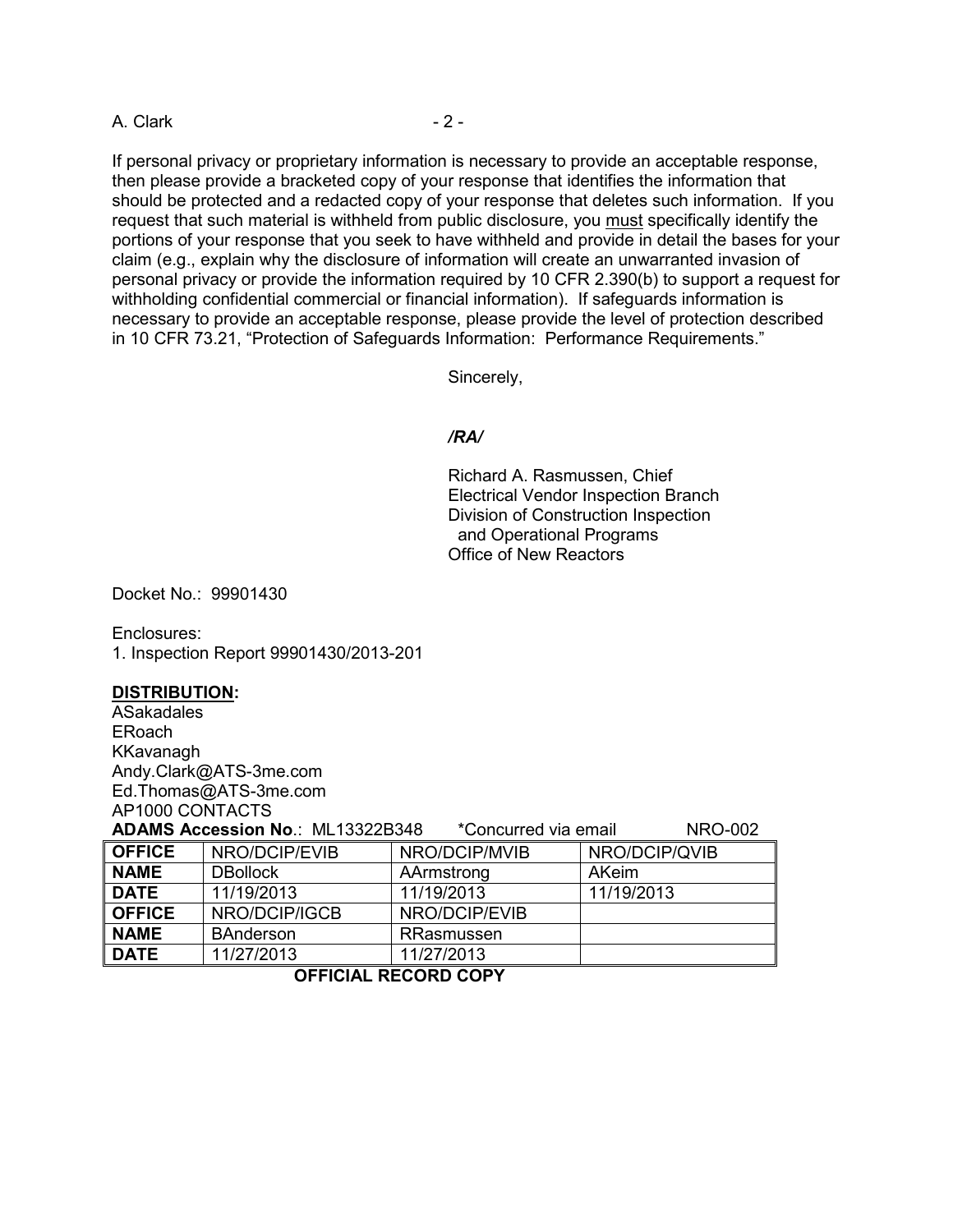## **U.S. NUCLEAR REGULATORY COMMISSION OFFICE OF NEW REACTORS DIVISION OF CONSTRUCTION INSPECTION AND OPERATIONAL PROGRAMS VENDOR INSPECTION REPORT**

| Docket No.:              | 99901430                                                                                                                                                                      |
|--------------------------|-------------------------------------------------------------------------------------------------------------------------------------------------------------------------------|
| Report No.:              | 99901430/2013-201                                                                                                                                                             |
| Vendor:                  | <b>Assurance Technical Services</b><br>400 Park Avenue<br>Delaware, OH 43015                                                                                                  |
| <b>Vendor Contact:</b>   | <b>Andy Clark</b><br>Andy.Clark@ATS-3me.com<br>740-369-8811                                                                                                                   |
| Background:              | Assurance Technical Services, is a provider of testing of<br>safety-related components and qualification testing services for<br>the US commercial nuclear fleet.             |
| <b>Inspection Dates:</b> | August 22-25, 2013                                                                                                                                                            |
| Inspection Team Leader:  | Douglas Bollock, NRO/DCIP/EVIB                                                                                                                                                |
| Inspectors:              | Aaron Armstrong, NRO/DCIP/MVIB<br>Andrea Keim, NRO/DCIP/QVIB                                                                                                                  |
| Approved by:             | Richard A. Rasmussen, Chief<br><b>Electrical Vendor Inspection Branch</b><br>Division of Construction Inspection<br>and Operational Programs<br><b>Office of New Reactors</b> |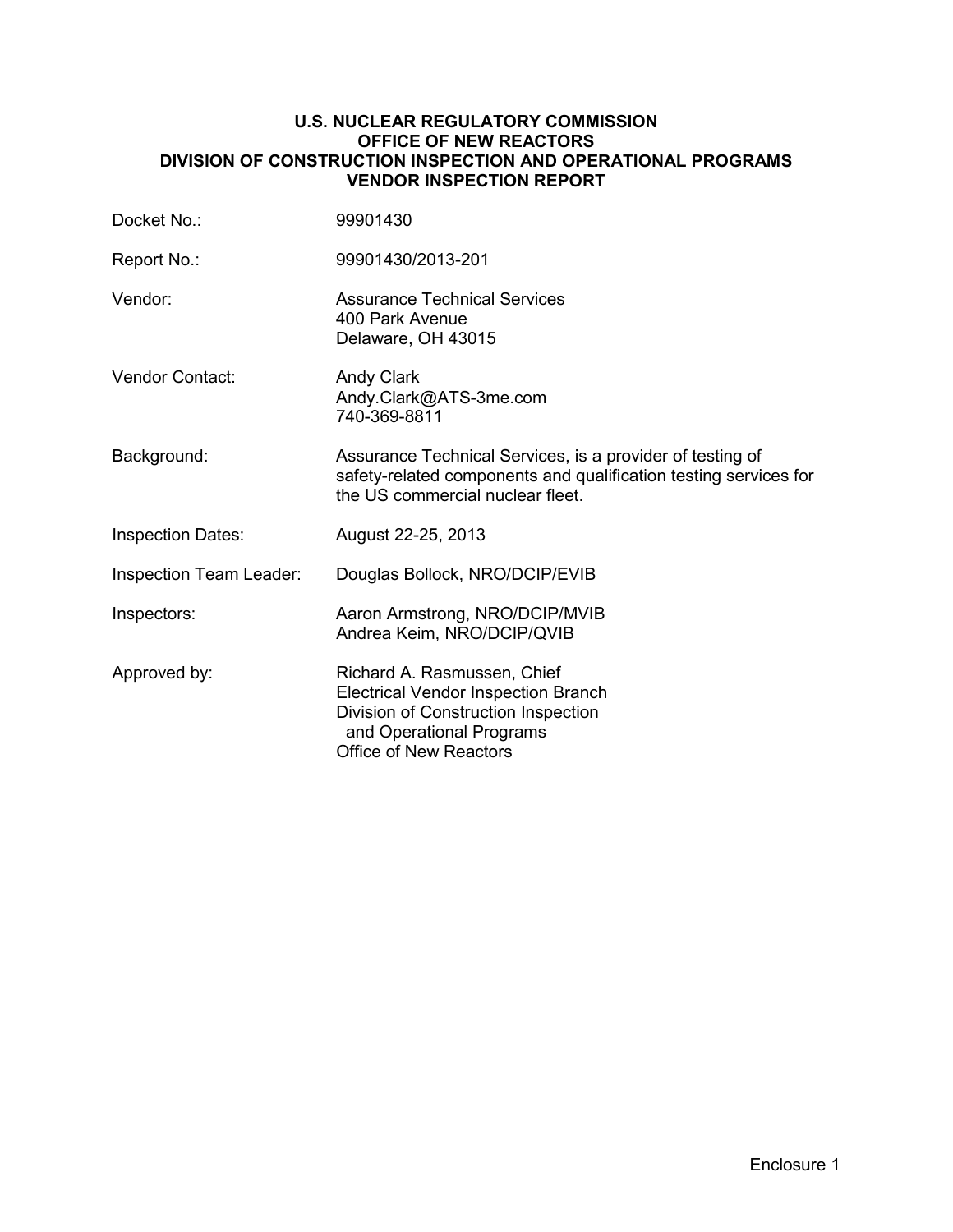# **EXECUTIVE SUMMARY**

## Assurance Technical Services 99901430/2013-201

The U.S. Nuclear Regulatory Commission (NRC) conducted this vendor inspection to verify that Assurance Technical Services (hereafter referred to as ATS), implemented an adequate quality assurance (QA) program that complies with the requirements of Appendix B, "Quality Assurance Criteria for Nuclear Power Plants and Fuel Reprocessing Plants," to Title 10 of the *Code of Federal Regulations* (10 CFR) Part 50, "Domestic Licensing of Production and Utilization Facilities," and 10 CFR Part 21, "Reporting of Defects and Noncompliance."

This inspection specifically evaluated ATS's testing and qualification of safety-related components for operating and new construction commercial nuclear plants in the US. The NRC inspection team reviewed the procurement, test set up and qualification testing of safety-related components, along with reviewing ATS's corrective action and 10 CFR Part 21 program. The NRC conducted this inspection at ATS's facility in Delaware, OH.

The following regulations served as the bases for this NRC inspection:

- Appendix B to 10 CFR Part 50
- 10 CFR Part 21

The inspectors used Inspection Procedure (IP) 43002, "Routine Inspections of Nuclear Vendors," dated July 15, 2013, and IP 36100, "Inspection of 10 CFR Part 21 and Programs for Reporting Defects and Noncompliance" dated February 13, 2012.

The information below summarizes the results of this inspection.

# 10 CFR Part 21

The inspectors determined that ATS appropriately translated the requirements of 10 CFR Part 21 into their implementing procedures and, for those activities that the inspectors reviewed, implemented them as required by ATS procedures. No findings of significance were identified.

#### Procurement and Oversight of Suppliers

The inspectors determined that ATS's procurement processes conformed to the requirements of Criteria IV, "Procurement Document Control," and VII, "Control of Purchased Material, Equipment, and Services," of Appendix B to 10 CFR Part 50. No findings of significance were identified.

# **Testing**

The NRC inspectors determined that ATS's policy and procedures for testing controls satisfy the regulatory requirements set forth in Criterion XI, "Test Control," Appendix B to 10 CFR Part 50. No findings of significance were identified.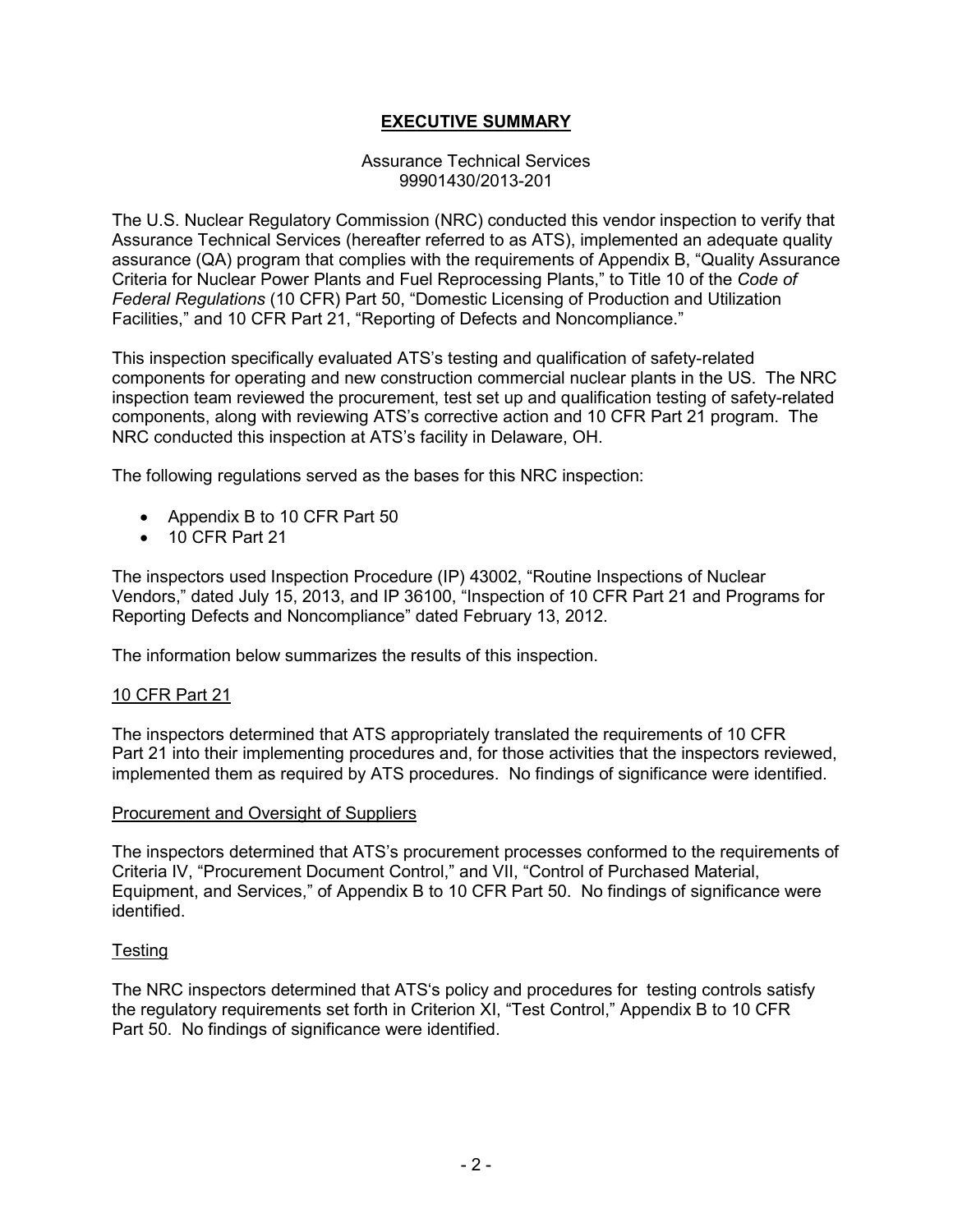## Nonconformances and Corrective Actions

The inspectors determined that the implementation of ATS's programs for control of nonconforming material, parts, or components and corrective action were consistent with the regulatory requirements in Criterion XV, "Nonconforming Materials, Parts, or Components," and Criterion XVI, "Corrective Action," of Appendix B to 10 CFR Part 50. No findings of significance were identified.

#### Measuring and Test Equipment

The NRC inspectors concluded that ATS has established a program that adequately controls calibration and use of measuring and test equipment in accordance with the regulatory requirements of Criterion XII, "Control of Measuring and Test Equipment," of Appendix B to 10 CFR Part 50. No findings of significance were identified.

#### Internal Audits

The NRC inspection team determined that ATS has established a program that adequately controls inspection activities in accordance with the regulatory requirements of Criterion XVIII, "Audits," of Appendix B to 10 CFR Part 50. The NRC inspection team determined that ATS is effectively implementing its internal audit program. No findings of significance were identified.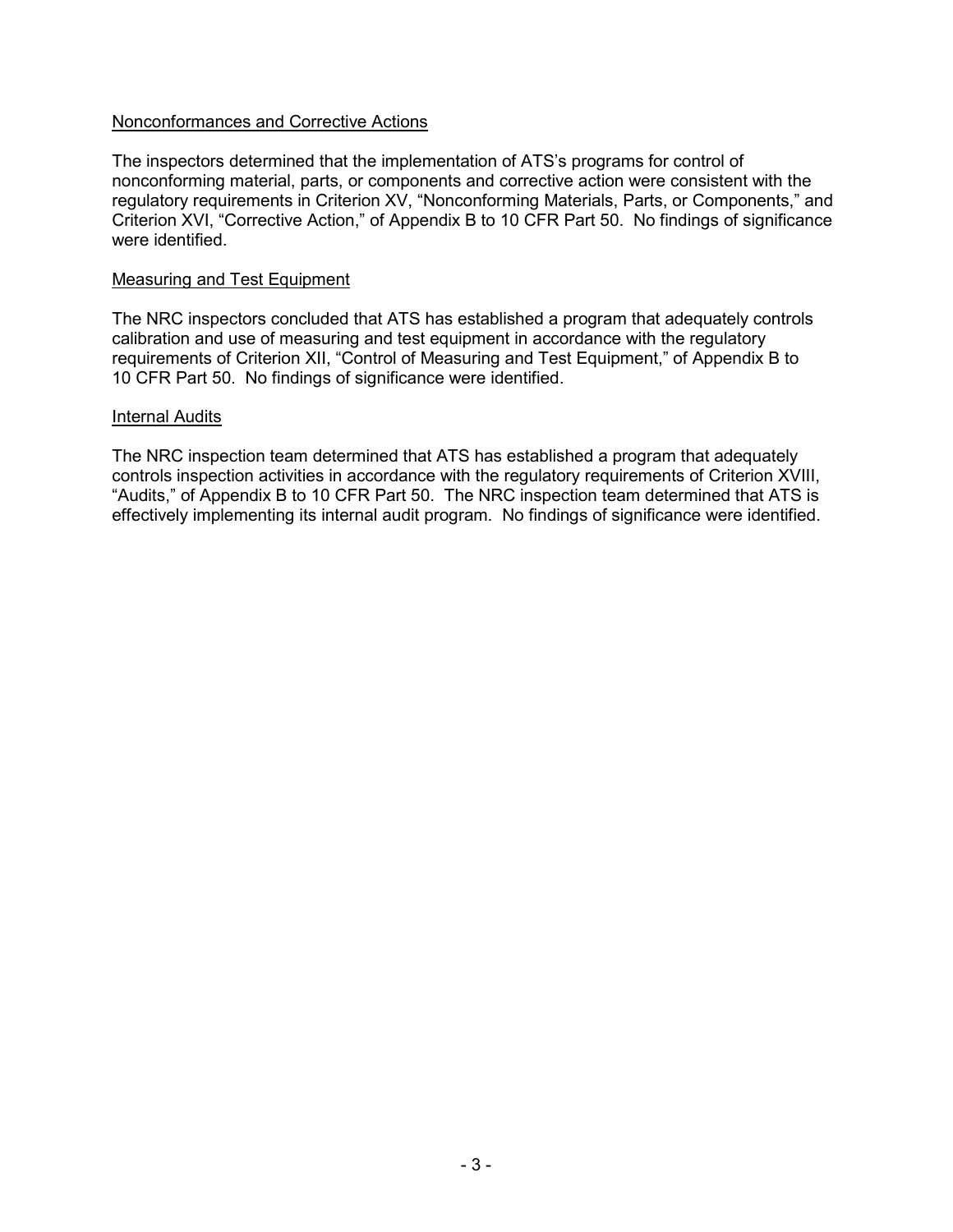# **REPORT DETAILS**

# **1. 10 CFR Part 21 Program**

## a. Inspection Scope

The inspectors reviewed ATS's policies and implementing procedures that govern its Title 10 of the Code of Federal Regulations (10 CFR) Part 21 program to verify compliance with the requirements of 10 CFR Part 21. The inspectors also reviewed ATS's procedures that govern corrective actions and the control and correction of nonconforming items to verify an adequate link to the 10 CFR Part 21 process. Standard Operating Plan SOP 4.28-01, "Reporting of Defects and Noncompliance," and ATS Quality Assurance System Manual Section 4.28 establish the requirements for ATS's compliance with the requirements in 10 CFR Part 21. The inspectors reviewed ATS's 10 CFR Part 21 policy and procedures and related documentation, and interviewed the QA Director and staff members of ATS. The team inspected a sample of ATS's purchase orders (PO) for compliance with 10 CFR Part 21. The inspection team also verified that SOP 4.28-01 provides adequate guidance for the different timing requirements for 10 CFR Part 21 evaluations, notification, and reporting activities.

#### b. Observations and Findings

No findings of significance in this area.

c. Conclusions

The inspectors determined that ATS appropriately translated the requirements of 10 CFR Part 21 into implementing procedures and, for those activities that the inspectors reviewed, implemented them as ATS procedures required.

# **2. Procurement and Oversight of Suppliers**

# a. Inspection Scope

The inspectors reviewed ATS's policies and procedures for procurement processes to verify compliance with Criterion IV and Criterion VII of Appendix B to 10 CFR Part 50. The inspectors evaluated ATS's procurement controls and procedures established in ATS's Quality Program Manual (QPM) and ATS SOP 4.07-02, Special Grade Purchasing. The inspectors also reviewed PO#120228DYN, Clark Dynamic Tests Lab procurement of qualification testing from ATS and PO#4500466510, Westinghouse procurement of testing services from Clark Dynamic Tests Lab, to ensure they included the regulatory requirements, design basis, and other applicable requirements in procurement documents for safety related components for the US operating reactors.

The NRC inspection team reviewed ATS SOP 4.07-01, "Special Grade Supplier Approval" which is a high-level document governing the approval of suppliers. Specifically, it includes the commercial dedication process that ATS uses to qualify suppliers of calibration services.

In addition to the calibration services, the inspectors reviewed the commercial grade survey documentation for Applied Technical Services. Applied Technical Services provide chemical analysis of test spray samples.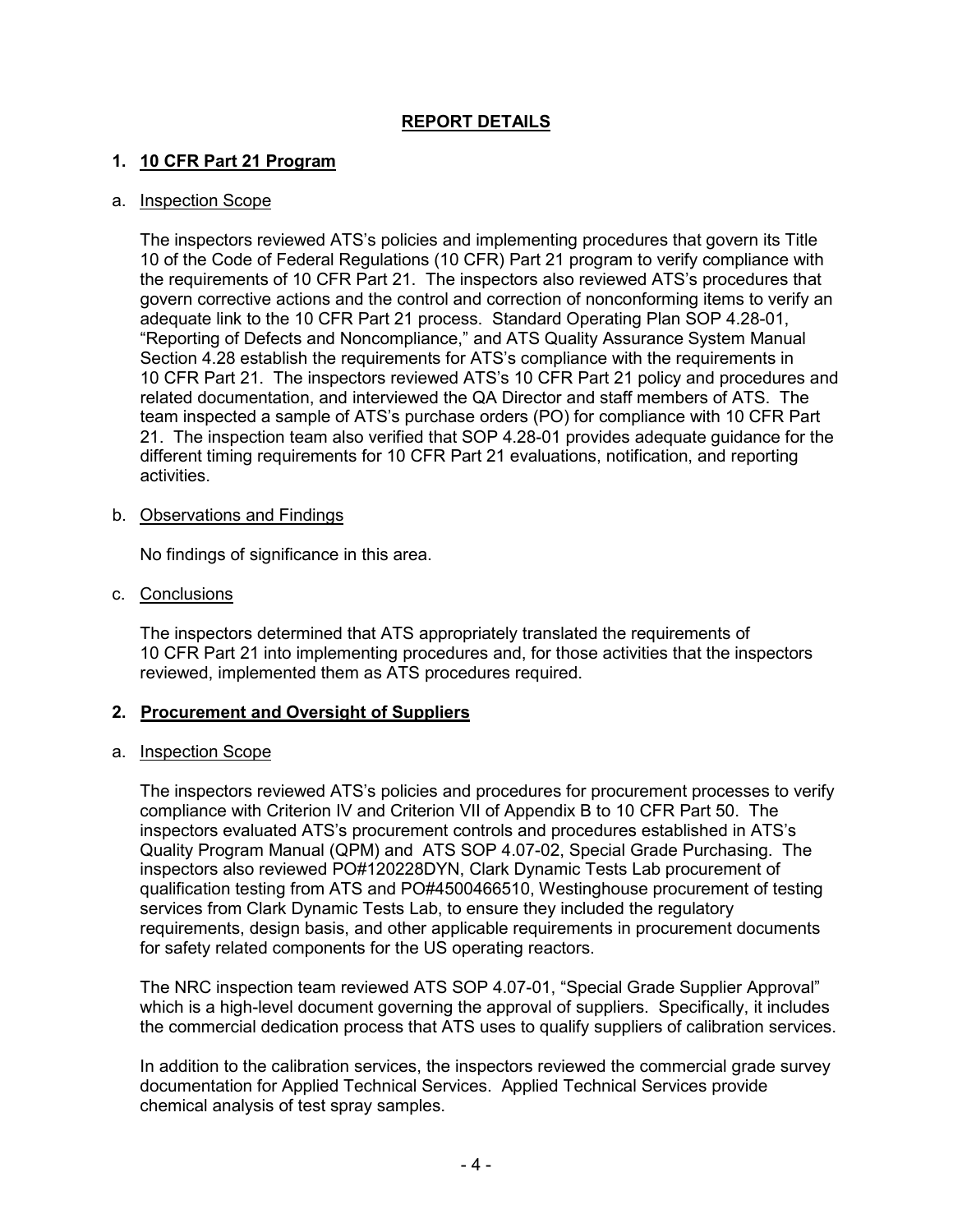The inspectors reviewed the process and documentation used by ATS to place commercialgrade calibration and testing laboratories on their approved suppliers list. The staff reviewed a sample of purchase orders and associated receiving verification forms to verify appropriate quality and technical requirements where identified.

## b. Observations and Findings

No findings of significance in this area.

## c. Conclusions

The inspectors determined that ATS's procurement processes conformed to the requirements of Criteria IV, "Procurement Document Control," and VII, "Control of Purchased Material, Equipment, and Services," of Appendix B to 10 CFR Part 50.

# **2. Testing**

# a. <u>Inspection Scope</u>

The NRC inspectors reviewed ATS's policies and procedures governing the implementation of its test program to verify compliance with Criterion XI, "Test Control," of Appendix B to 10 CFR Part 50. The NRC inspectors evaluated equipment qualification testing related to Westinghouse AP1000 nuclear power plants. Specifically, the inspection reviewed ATS's SOP 4.13-01, "Special Grade Test Control," procedures and the implementation of ATS's test plan ATS TP 12-001-02, "Westinghouse AP1000 Containment Design Basis Testing Qualification Test Procedure for the Peerless 150ft-lb DC Motor installed on the Limitorque SB3-150 Valve Actuator," to ensure they included testing and regulatory requirements.

The NRC inspectors confirmed that Westinghouse's AP1000 containment design basis accident qualification testing for the Peerless 150ft.lb DC motor requirements were adequately translated to ATS's test plan. The ATS qualification testing included baseline operational testing, pressurization cycle testing and design basis accident testing. The inspectors observed the qualification testing setup and implementation of design basis accident qualification testing.

The NRC inspectors reviewed the Main Steam Line Break (MSLB) test on Automatic Valve Corporation (AVCO) model U solenoid operated valves U1407GBBR-DDR and U0405GABR-DDS.

The inspectors also reviewed the Design Basis Accident (DBA) testing of Ultra DTN2070 series pressure and differential pressure transmitters for safety related applications.

#### b. Observations and Findings

With the exception of AVCO model U solenoid operated valve U0405GABR-DDS, all other observed or reviewed testing completed by ATS was successful. AVCO model U solenoid operated valve U0405GABR-DDS had a catastrophic ground fault within 40 seconds of the MSLB initiation. ATS captured this failure in the test report and informed all responsible parties.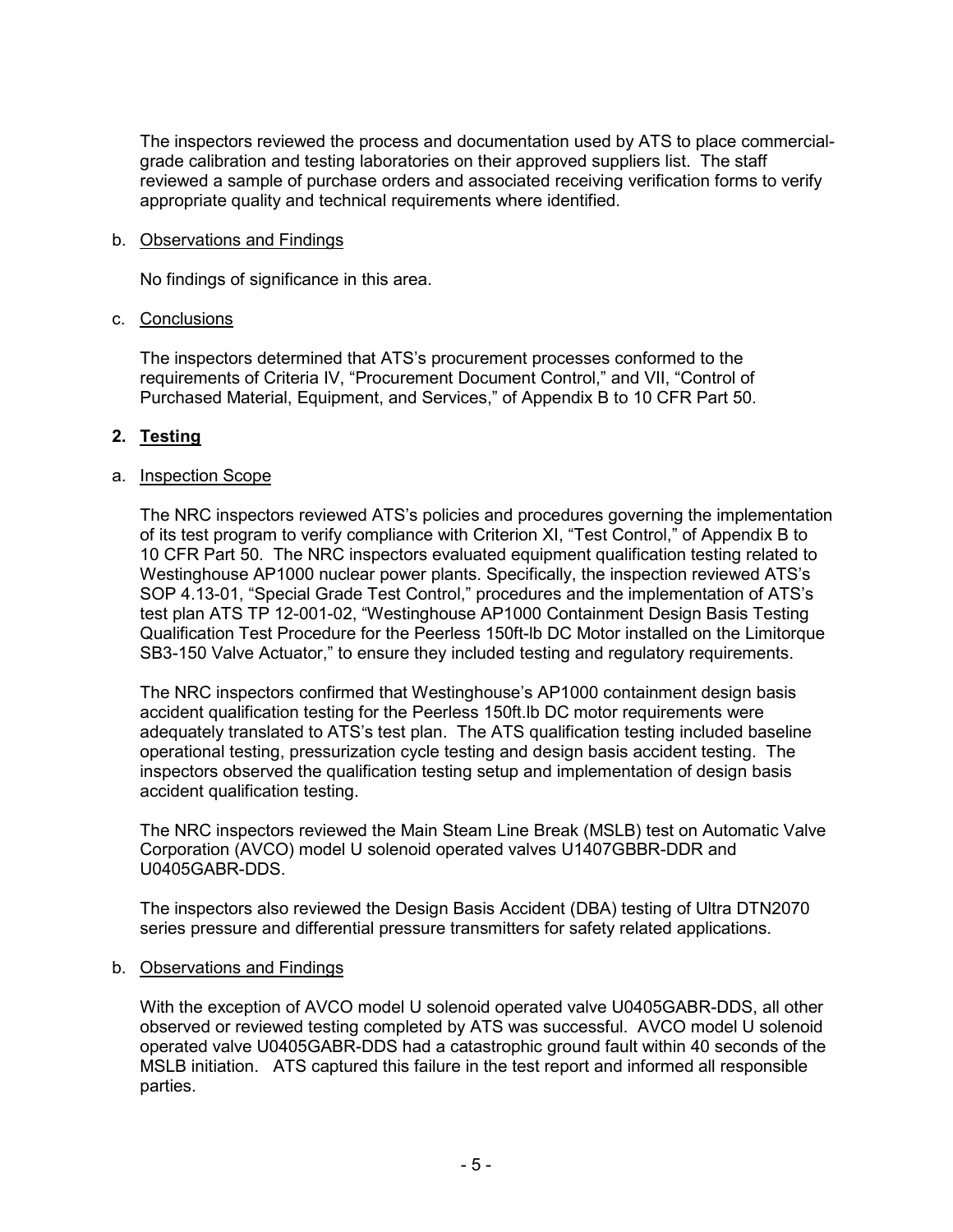# c. Conclusions

The NRC inspectors concluded that ATS's policy and procedures for testing controls satisfy the regulatory requirements set forth in Criterion XI, "Test Control," Appendix B to 10 CFR Part 50.

## **3. Measuring and Test Equipment**

#### a. Inspection Scope

The NRC inspectors reviewed the implementation of ATS's measuring and test equipment (M&TE) program in support of the design basis accident qualification testing of the Peerless 150 ft•lb DC motor installed on the Limitorque SB3-150 valve actuator for the Westinghouse AP1000 reactor design. Specifically, the NRC inspectors reviewed the policies and procedures governing the implementation of ATS's M&TE program to verify compliance with the regulatory requirements of Criterion XII, "Control of Measuring and Test Equipment," of Appendix B to 10 CFR Part 50. In addition, the inspectors discussed the control of the M&TE program with ATS management and technical staff. Furthermore, the inspectors reviewed the calibration records for a sample of M&TE, verified the implementation of M&TE control through direct observation of inspection activities of ATS personnel and review of certificates of calibration for a sample of M&TE.

The NRC inspectors evaluated a sample of M&TE associated with the DBA testing. The inspectors confirmed that the instruments were calibrated and appropriate for the range of operation for each described activity.

The inspectors reviewed ATS's "Special Grade Supplier Approval" documentation for procurement of chemicals (for pH meter) and analysis services from Inorganic Ventures and Calibration Services from Webber Gage in accordance with procedure SOP 4.07-01, "Special Grade Supplier Approval." The documentation included equipment/parameter, range, calibration and measurement capability, and calibration laboratory accreditation documentation.

The inspectors did not identify any equipment that was out of tolerance. The inspectors reviewed the procedures to verify ATS's process for out of tolerance equipment includes guidance for appropriately dispositioning equipment and determining extent of condition for jobs the equipment was used on and what effect it had on acceptance testing.

#### b. Observations and Findings

No findings of significance in this area.

#### c. Conclusions

The NRC inspectors concluded that ATS has established a program that adequately controls calibration and use of M&TE in accordance with the regulatory requirements of Criterion XII, "Control of Measuring and Test Equipment," of Appendix B to 10 CFR Part 50.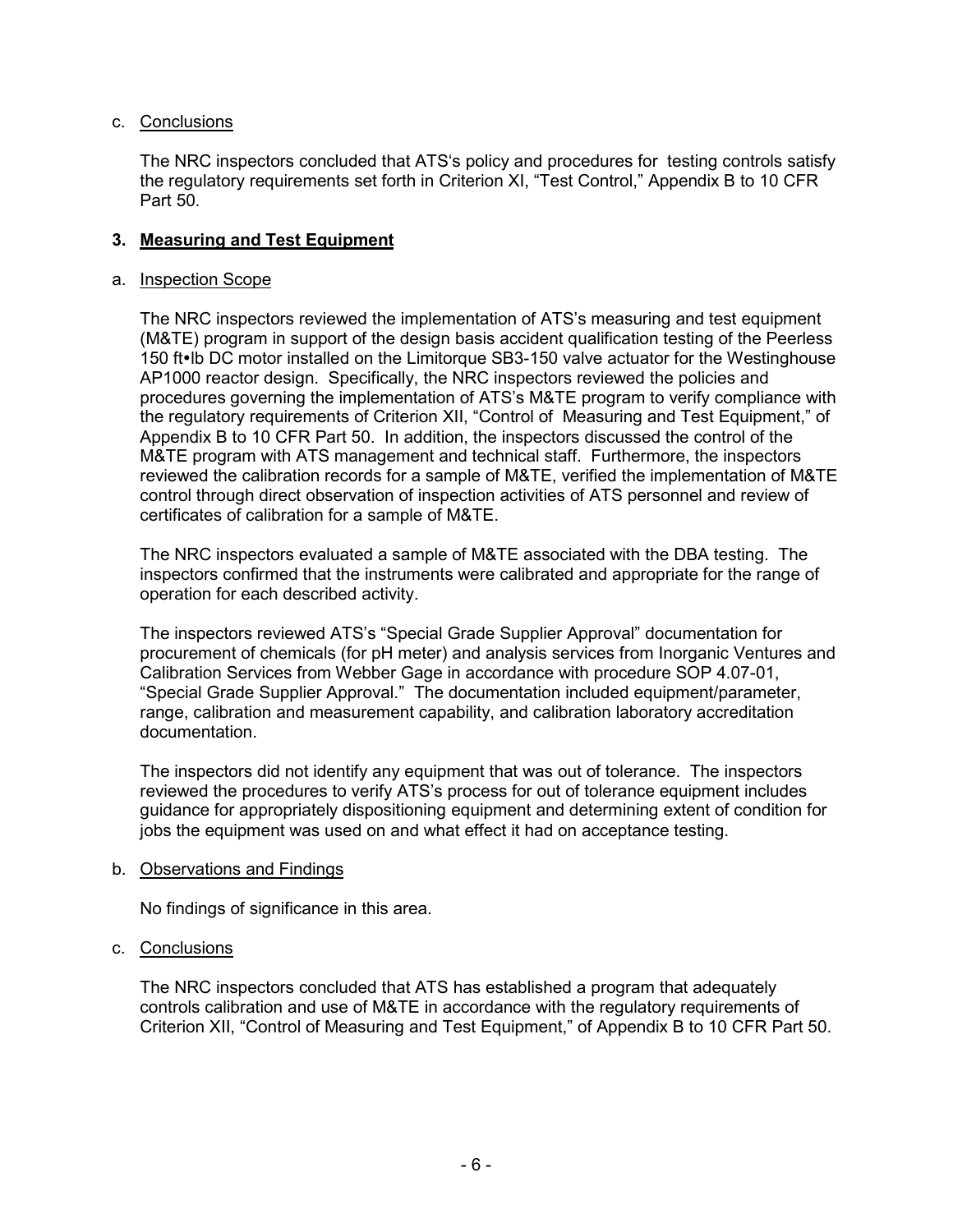# **4. Nonconformances and Corrective Actions**

# a. <u>Inspection Scope</u>

The inspectors reviewed ATS's policies and procedures governing the implementation of nonconforming components and corrective actions to verify compliance with Criterion XV, "Nonconforming Materials, Parts, or Components," and Criterion XVI, "Corrective Action," of Appendix B to 10 CFR Part 50. The inspectors reviewed ATS documented conditions adverse to quality such as Corrective/Preventative Actions (CPAR), Deviation Records (DR), Notice of Anomalies (NOA) to customers and Defect/Noncompliance Records (DNR). In addition, the inspectors conducted several interviews of ATS's management and technical staff about the evaluation of nonconforming components and corrective actions. The inspectors also verified that ATS's nonconformance process provides guidance to evaluate nonconformances for reportability under ATS's 10 CFR Part 21 program.

## b. Observations and Findings

No findings of significance in this area were identified.

## c. Conclusions

The inspectors determined that the implementation of ATS's programs for control of nonconforming material, parts, or components and corrective action were consistent with the regulatory requirements in Criterion XV and Criterion XVI of Appendix B to 10 CFR Part 50.

## **5. Internal Audits**

#### a. Inspection Scope

The NRC inspection team reviewed audit policies and procedures to determine if ATS's controls were in compliance with the regulatory requirements of Criterion XVIII, "Audits," of Appendix B to 10 CFR Part 50. In addition, the inspectors discussed the internal audit program with personnel responsible for the planning and implementation of internal audits and reviewed completed audits and auditor qualifications to verify audit program implementation.

The inspectors reviewed ATS procedure SOP 4.20-00, "Customer Audits," which describes the audit program and gives guidelines and a general overview of the performance of internal audits.

The inspectors evaluated the most recent audits preformed on ATS and the inspectors verified the audits for testing activities were successfully completed with all discrepancies noted or tracked for adequate audit completion.

#### b. Observations and Findings

No findings of significance in this area were identified.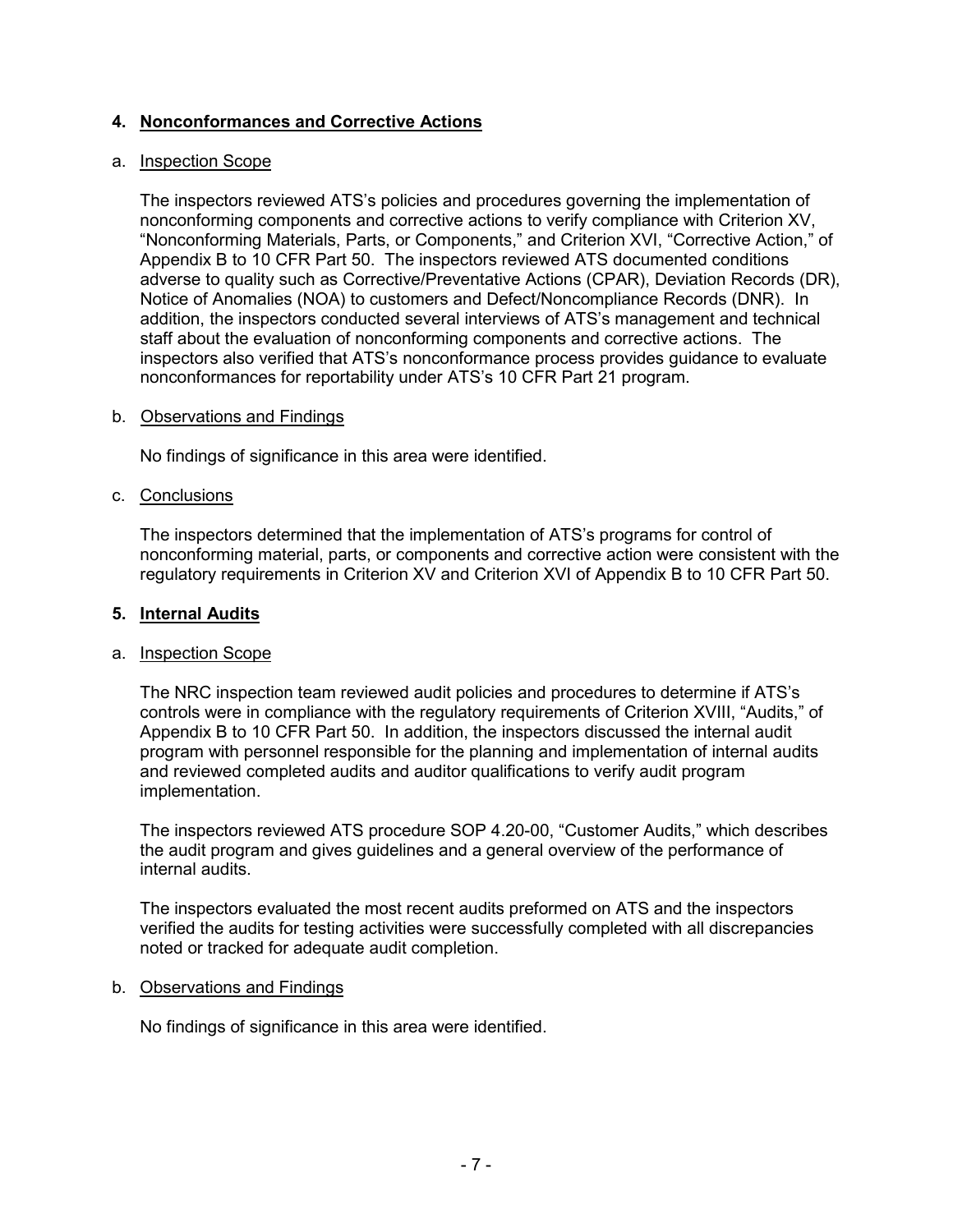## c. Conclusions

The NRC inspection team determined that ATS has established a program that adequately controls inspection activities in accordance with the regulatory requirements of Criterion XVIII, "Audits," of Appendix B to 10 CFR Part 50. The NRC inspection team determined that ATS is effectively implementing its internal audit program.

# **7. Entrance and Exit Meetings**

On October 22, 2013, the NRC inspection team presented the inspection scope during an entrance meeting with Mr. Andy Clark President of ATS, and Ed Thomas, Quality Assurance Manager of ATS. On October 25, 2013, the inspectors presented the inspection results during an exit meeting with Mr. Clark and other ATS personnel.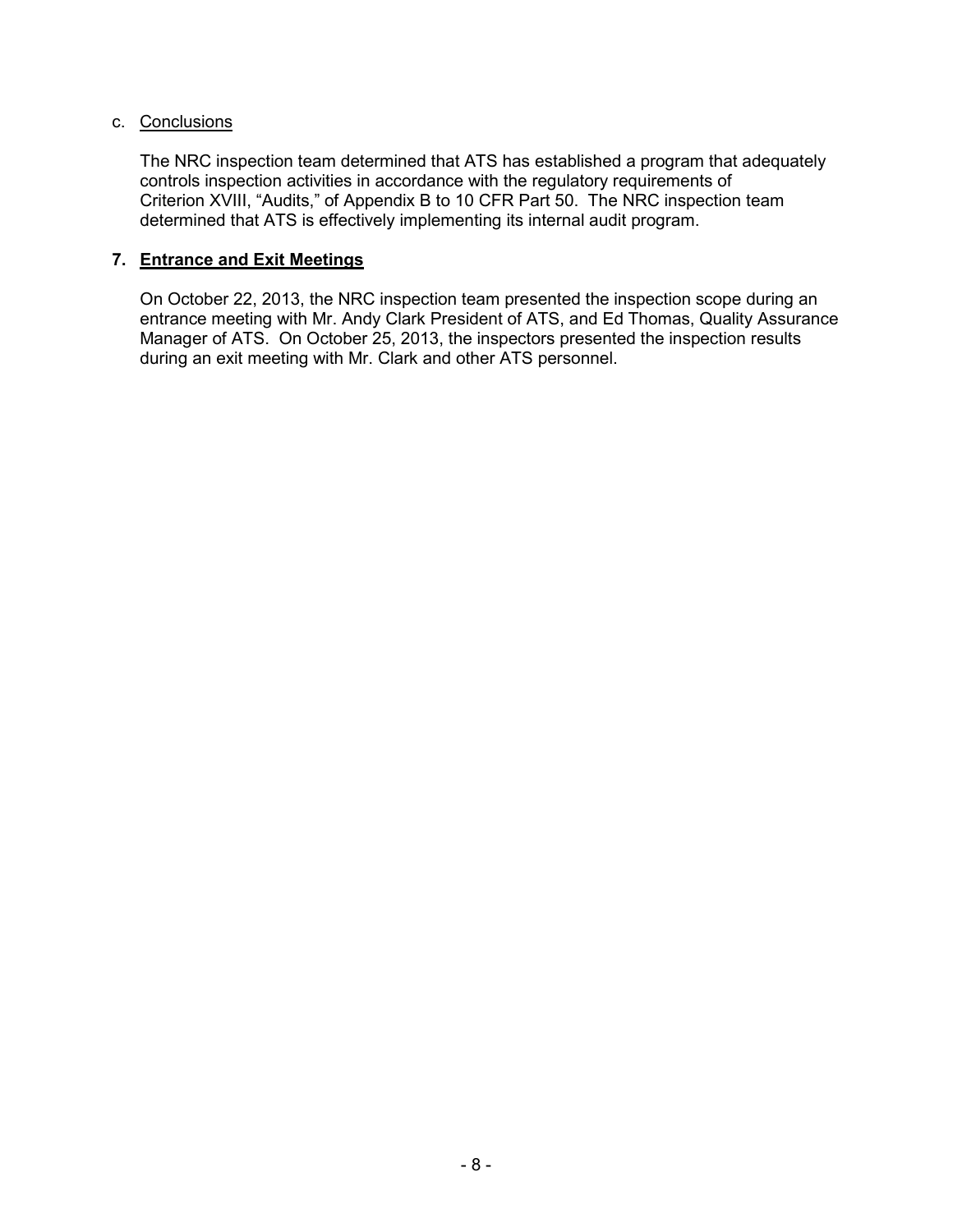# **ATTACHMENT**

| <b>Name</b>               | <b>Title</b>                        | <b>Affiliation</b>   | <b>Entrance</b> | <b>Exit</b> | <b>Interviewed</b> |
|---------------------------|-------------------------------------|----------------------|-----------------|-------------|--------------------|
| <b>Andy Clark</b>         | President                           | <b>ATS</b>           | X               | X           | X                  |
| J. Edward Thomas          | <b>Quality Assurance</b><br>Manager | <b>ATS</b>           | X               | X           | X                  |
| <b>Christopher Bigler</b> | <b>Test Engineer</b>                | <b>ATS</b>           |                 |             | X                  |
| Michael Holloway          | <b>Test Engineer</b>                | <b>ATS</b>           |                 |             | X                  |
| Dennis Brooks             | Mechanic                            | <b>ATS</b>           |                 |             | X                  |
| <b>Gary Felicetti</b>     | <b>Quality Assurance</b><br>Manager | <b>Clark Testing</b> |                 | X           |                    |
| <b>Brian Schleger</b>     | Engineering                         | Westinghouse         |                 | X           |                    |
| Ed Drake (via<br>phone)   | Licensing                           | Westinghouse         |                 | X           |                    |
| Douglas Bollock           | <b>Inspection Team Leader</b>       | <b>NRC</b>           | X               | X           |                    |
| Aaron Armstrong           | <b>Inspection Team</b><br>Member    | <b>NRC</b>           | X               | X           |                    |
| Andrea Keim               | <b>Inspection Team</b><br>Member    | <b>NRC</b>           | X               | X           |                    |

# **1. PERSONS CONTACTED AND NRC STAFF INVOLVED:**

# **2. INSPECTION PROCEDURES USED:**

IP 43002, "Routine Inspections of Nuclear Vendors"

IP 43004, "Inspection of Commercial-Grade Dedication Programs"

IP 36100, "Inspection of 10 CFR Part 21 and Programs for Reporting Defects and Noncompliance"

# **3. ITEMS OPENED, CLOSED, AND DISCUSSED:**

None

# **4. INSPECTIONS, TESTS, ANALYSES, AND ACCEPTANCE CRITERIA:**

The U.S. Nuclear Regulatory Commission (NRC) inspection team identified the following inspections, tests, analyses, and acceptance criteria (ITAAC) related to components being designed, manufactured, and tested at ATS. At the time of the inspection, ATS was involved in environmental testing of Limitorque SB3-150 Motor-Operated Valves, Ultra DTN2070 series pressure and differential pressure transmitters and AVCO model U solenoid operated valves U1407GBBR-DDR and U0405GABR-DDS for the AP1000 reactor design. For the ITAAC listed below, the NRC inspection team reviewed ATS's quality assurance controls in the areas of test control, oversight of contracted activities, control of measuring and test equipment, nonconforming materials parts and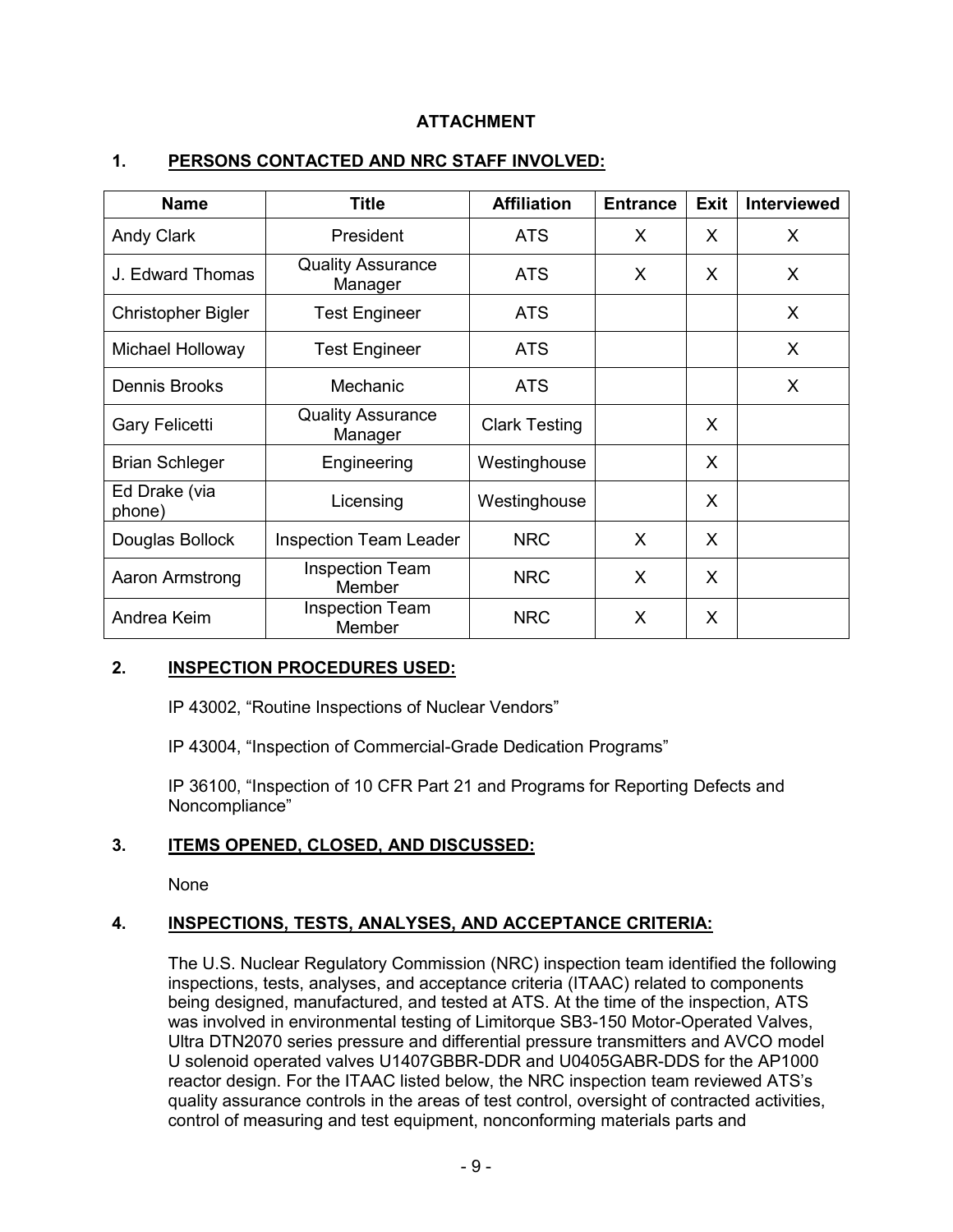components, and corrective actions. The ITAAC design commitments referenced below are for future use by the NRC staff during the ITAAC closure process; the listing of these ITAAC design commitments does not constitute that they have been met and/or closed. The NRC inspection team did not identify any findings associated with the ITAAC identified below.

| <b>ITAAC</b>          | <b>Design Commitment</b>                                                                                                                                                                                                                                                                                                                                        | Component                                                                                          |
|-----------------------|-----------------------------------------------------------------------------------------------------------------------------------------------------------------------------------------------------------------------------------------------------------------------------------------------------------------------------------------------------------------|----------------------------------------------------------------------------------------------------|
| 2.1.02.07a.i<br>(24)  | 7.a) The Class 1E equipment<br>identified in Table 2.1.2-1 as<br>being qualified for a harsh<br>environment can withstand the                                                                                                                                                                                                                                   | Limitorque SB3-150 MOV; Ultra DTN2070<br>series pressure and differential pressure<br>transmitters |
|                       | environmental conditions that<br>would exist before, during, and<br>following a design basis accident<br>without loss of safety function for<br>the time required to perform the<br>safety function.                                                                                                                                                            |                                                                                                    |
| 2.2.02.06a.i<br>(131) | 6.a) The Class 1E components<br>identified in Table 2.2.2-1 as<br>being qualified for a harsh<br>environment can withstand the<br>environmental conditions that<br>would exist before, during, and<br>following a design basis accident<br>without loss of safety function for<br>the time required to perform the<br>safety function.                          | Limitorque SB3-150 MOV; Ultra DTN2070<br>series pressure and differential pressure<br>transmitters |
| 2.2.04.07a.i<br>(231) | $\overline{7}$ .a) The Class 1E equipment<br>identified in Table 2.2.4-1 as<br>qualified for<br>a harsh<br>being<br>environment can withstand the<br>conditions<br>environmental<br>that<br>would exist before, during, and<br>following a design basis accident<br>without loss of safety function for<br>the time required to perform the<br>safety function. | Limitorque SB3-150 MOV; Ultra DTN2070<br>series pressure and differential pressure<br>transmitters |
| 2.3.02.06a.i<br>(294) | 6.a) The Class 1E equipment<br>identified in Table 2.3.2-1 as<br>being qualified for a harsh<br>environment can withstand the<br>environmental conditions that<br>would exist before, during, and<br>following a design basis accident<br>without loss of safety function for<br>the time required to perform the<br>safety function.                           | Limitorque SB3-150 MOV                                                                             |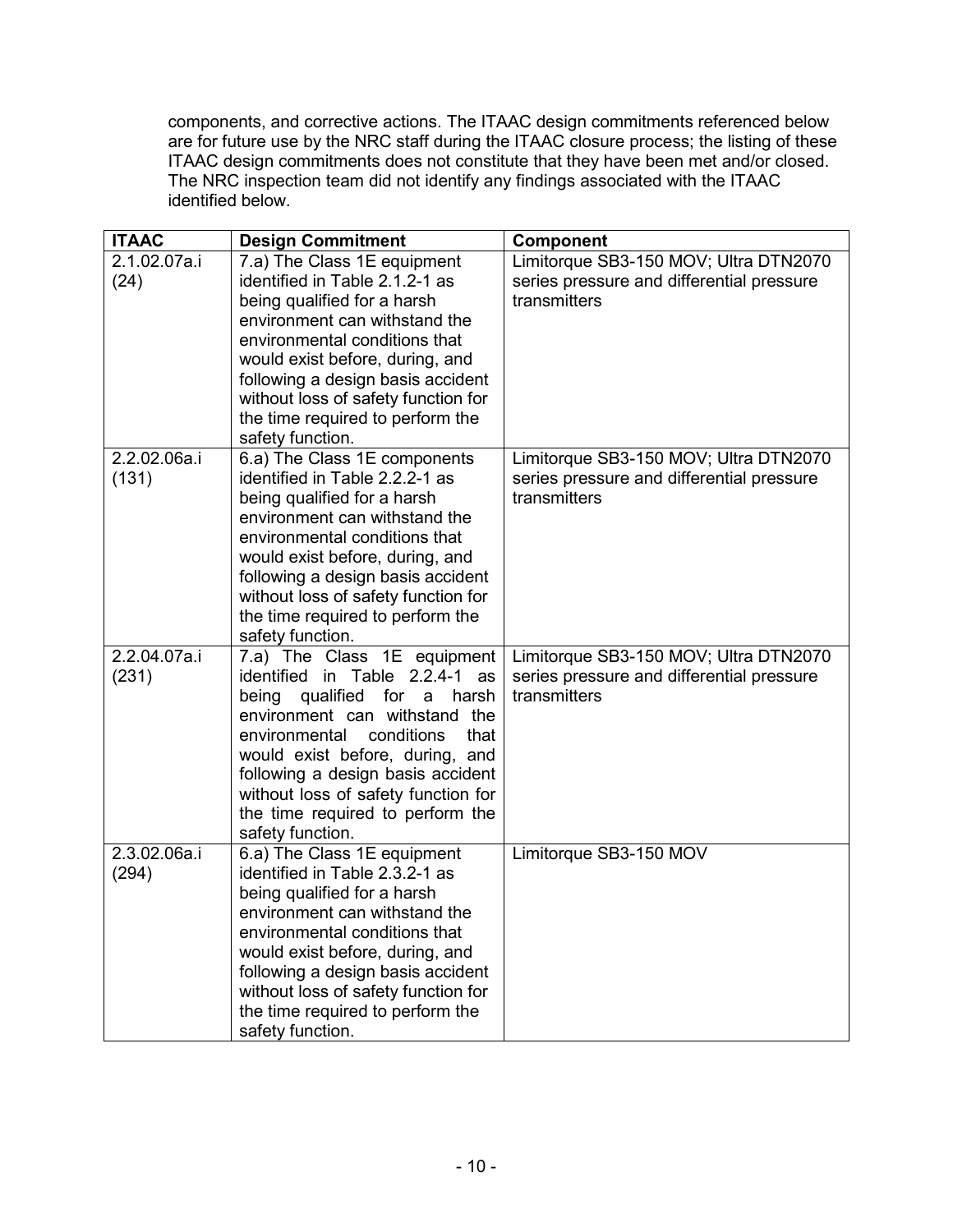| <b>ITAAC</b>          | <b>Design Commitment</b>                                                                                                                                                                                                                                                                                                               | <b>Component</b>                                                                                                                                     |
|-----------------------|----------------------------------------------------------------------------------------------------------------------------------------------------------------------------------------------------------------------------------------------------------------------------------------------------------------------------------------|------------------------------------------------------------------------------------------------------------------------------------------------------|
| 2.3.06.07a.i<br>(366) | 7.a) The Class 1E equipment<br>identified in Tables 2.3.6-1 as<br>being qualified for a harsh<br>environment can withstand the<br>environmental conditions that<br>would exist before, during, and<br>following a design basis accident<br>without loss of safety function for<br>the time required to perform the<br>safety function. | Limitorque SB3-150 MOV                                                                                                                               |
| 2.2.03.07a.i<br>(170) | 7.a) The Class 1E equipment<br>identified in Table 2.2.3-1 as<br>being qualified for a harsh<br>environment can withstand the<br>environmental conditions that<br>would exist before, during, and<br>following a design basis accident<br>without loss of safety function for<br>the time required to perform the<br>safety function.  | Ultra DTN2070 series pressure and<br>differential pressure transmitters; AVCO<br>model U solenoid operated valves<br>U1407GBBR-DDR and U0405GABR-DDS |

# **5. DOCUMENTS REVIEWED:**

## ATS Procedures

ATS QAS-NQA1, "Quality Assurance System Manual," Revision 1, June 27, 2013

SOP 4.28-01, "Reporting of Defects and Noncompliance," Revision 0, May 2, 2011

SOP 4.17-01, "Corrective & Preventative Action," Revision 1, April 13, 2011

SOP 4.29-01, "Deviations," Revision 1, April 14, 2011

SOP 4.26-01, "Hold & Notification Points," Revision 0, May 4, 2011

SOP 4.07-01, "Special Grade Supplier Approval," Revision 3, April 30, 2013

SOP 4.07-02, "Special Grade Purchasing," Revision 1, April 24, 2013

SOP 4.05-02, "Document Control," Revision 1, April 14, 2011

SOP 4.06-01, "Project Logbooks," Revision 0, April 21, 2011

SOP 4.13-01, "Special Grade Test Control," Revision 0, May 6, 2011

SOP 4.14-01, "Measurement Standards," Revision 0, May 12, 2011

SOP 4.14-02, "Calibration," Revision 0, May 10, 2011

SOP 4.14-03, "Measuring Instruments," Revision 0, May 13, 2011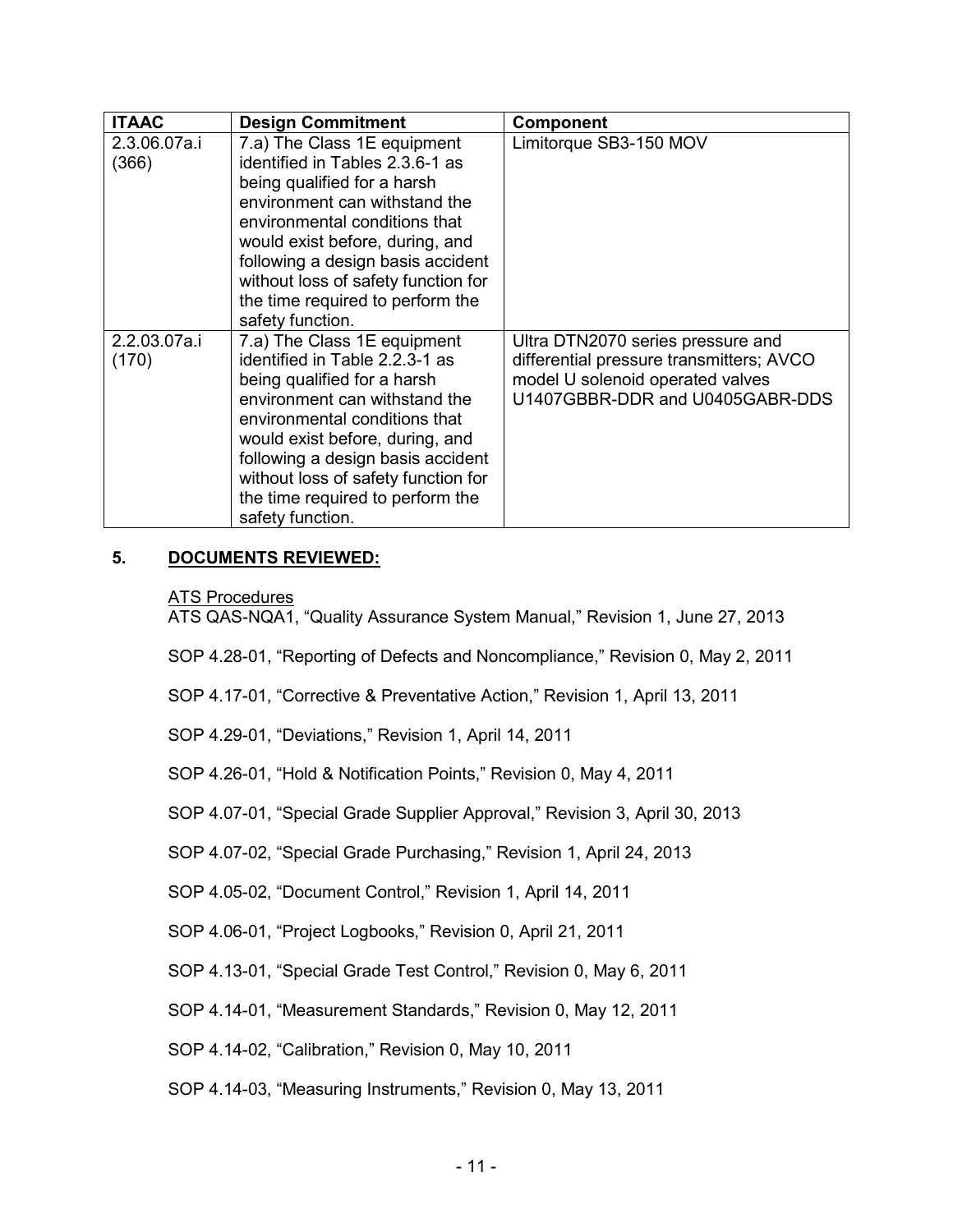SOP 4.14-04, "Measurements," Revision 0, May 13, 2011

TP 12-001-02, "Westinghouse AP1000 Containment Design Basis Accident Qualification Test Procedure for the Peerless 150 ft.lb DC Motor Installed on the Limitorque SB3-150 Valve Actuator," Revision 2, October 14, 2013

PR 12-002-01, "W AP1000 Environmental Zone 5 Design Basis Accident Qualification Test of the Automatic Valve Corporation Model U Series Solenoid Valves," Revision 0, November 20. 2012

TP 12-002-01, "Westinghouse AP1000 Environmental Zone 5 Design Basis Accident Qualification Test Procedure for the Automatic Valve Corporation Model U Series Solenoid Valves," Revision 1, August 6, 2012

TP 12-010-01, "Westinghouse AP1000 Environmental Zone 1 Design Basis Accident Qualification Test Procedure for the Ultra Electronics DTN2070 Series Pressure Transmitters," Revision 0, October 2, 2012

## ATS Nonconformance Reports and Corrective Actions

CPAR 13-03, March 18, 2013 CPAR 13-04, March 18, 2013 CPAR 13-05, March 18, 2013 CPAR 13-07, October 11, 2013 CPAR 11-02, June 13, 2011 CPAR 11-03, July 12, 2011 CPAR 11-01, May 3, 2011 DR 11-033 #001, November 7, 2012 DR 12-008 #001, June 6, 2012 DR 08-016 #001, March 22, 2011 DR 12-001 #001, October 8, 2013 NOA 12-001-02, dated October 7, 2013 DNR 13-01, dated October 7 2013

# Audits

Audit No. ATS-GIA-12 conducted by Nuclear Quality Oversight on ATS, October 23-24, 2012

# Commercial Grade Survey

Applied Technical Services – verify testing method, material control, M&TE calibration control and scope of certification in regards to ICP testing of Boron and Phosphorus solutions, September 18-19, 2013

# Procurement Documents

PO#120228DYN, Clark Dynamic Tests Lab procurement of qualification testing from ATS, Revision 4, 19 September 2013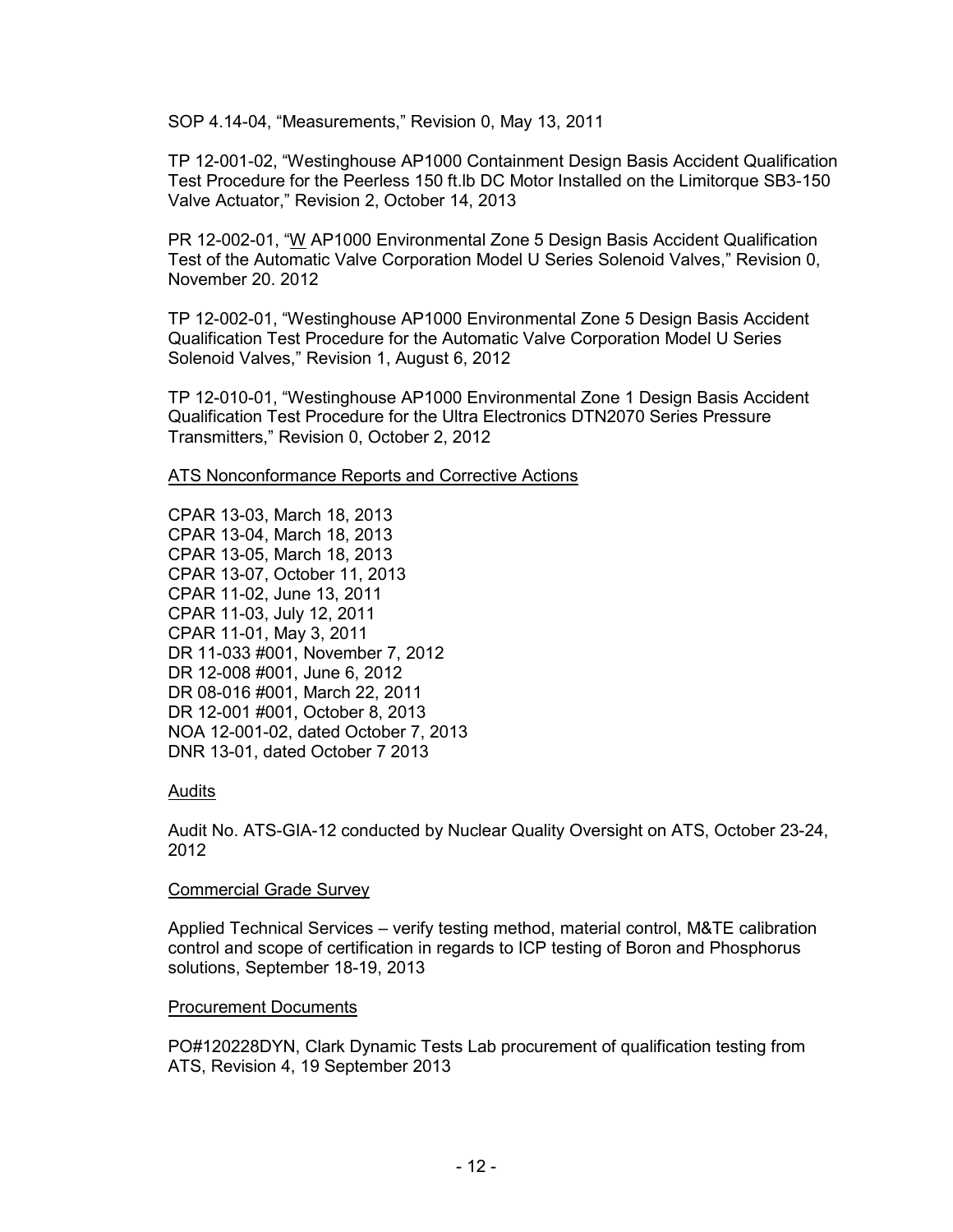PO#4500466510, Westinghouse procurement of testing services from Clark Dynamic Tests Lab, Revision 0, 1 August 2013

ATS PO#13113 to Cal Tech labs of Ohio, Inc. to calibrate Agilent Meter and HP Digital Multimeter, May 13, 2013

ATS PO#13118-01 to Morehouse Instrument Company for tension and compression calibration of Proving Ring, May 24, 2013

ATS PO#13122 to Morehouse Instrument Company for compression calibration of Proving Ring, June 4, 2013

ATS PO#13014 to Instrulab Inc., for calibration services, November 20, 2012

ATS PO#12973 to Transcat, calibrate guideline current shunt, September 12, 2012

Measuring and Test Equipment Documents

Calibration Report 021972 for pH meter, October 22, 2013

Calibration Report 021973 for temperature on pH meter, October 22, 2013

Calibration Record 021941 for Chamber Temperature Channel 00, October 11, 2013

Calibration Record 021942 for Chamber Temperature Channel 01, October 11, 2013

Calibration Record 021965 for Motor Current meter, October 19, 2013

Calibration Record 021963 for Torque Meter, October 20, 2013

Calibration Record 021930 for Flow Meter, October 10, 2013

Calibration Record 021964 for Torque Meter, October 20, 2013

Calibration Record 021940 for Pressure monitor, October 10, 2013

Calibration Record 021909 for Temperature on pH meter, September 30, 2013

#### Miscellaneous Documents

APP-PV95-VP-001, "Equipment Design Requirements for Safety-Related Limitorque Motor Actuator Test Specimens, Revision 2, July 2012

APP-PV95-VPH-005, "AP1000 TEST PLAN FOR 10-YEAR QUALIFICATION OF PEERLESS DC MOTORS," Revision 1, June 2013

IEEE 323-1974, "IEEE Standard for Qualifying Class 1E Equipment for Nuclear Power Generating Stations," 1974

IEEE 344-1975, "IEEE Recommended Practice for Seismic Qualification of Class 1E